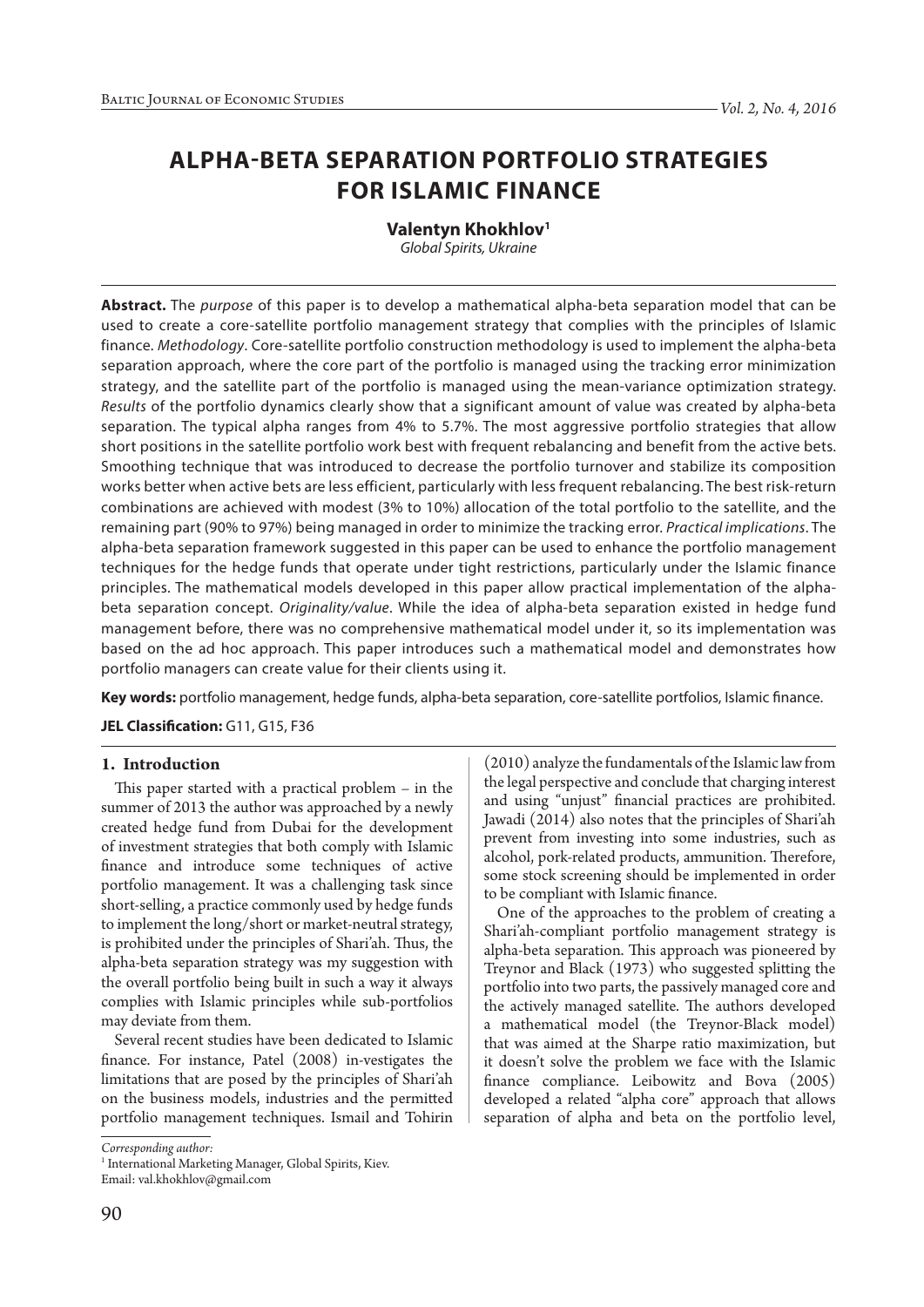however their research focused on adding alternative asset classes to the traditional portfolio and does not suit our purpose. A more relevant framework was suggested by Chin (2010) who developed an intuitive solution without providing a mathematical model under it.

The purpose of this paper is to develop a mathematical alpha-beta separation model that can be used in order to create a core-satellite portfolio structure that complies with the Islamic finance principles. We start with developing this model based on existing models of tracking error volatility (TEV) and mean-variance optimization (MVO). Then we outline our portfolio construction procedure and test the portfolio developed under these strategies. We conclude our paper with the findings we got during this research.

#### **2. Alpha-Beta Separation Model**

The key idea of alpha-beta separation, starting with Treynor-Black (1973), relates to splitting the portfolio into two parts, one of which (referred to as the core) is passively managed in order to track the benchmark, i.e. generate beta, and another is actively managed in order to add value by generating alpha. This idea is widely used by hedge funds, however it also can be used to overcome the limitations that Islamic finance poses on the portfolio management techniques. Let's start with the basic framework to illustrate this idea. The portfolio can be represented as a combination of the core and the satellite parts as follows:

$$
w_i = \lambda w_i^a + (1 - \lambda) w_i^c, \qquad (1)
$$

where  $w_i$  is the weight of *i*-th asset in the combined portfolio,

 $\lambda$  is the weight of the actively managed (satellite) part of the portfolio,

 $w_i^a$  is the weight of *i*-th asset in the actively managed (satellite) portfolio,

 $w_i^c$  is the weight of *i*-th asset in the benchmark-tracking (core) portfolio.

In the simplest case we create two independent portfolios, both of which are managed according to its own investments policy. Ideally, the core portfolio can be built by replicating the benchmark or investing the entire amount into the benchmark-tracking ETF. However, in practice it may pose a significant problem, because the benchmark may not be directly investable or no corresponding ETFs may exist. In that case, the tracking portfolio may be created using one of the mathematical optimization models, for example by Roll (1992), Rudolf (1999), Jorion (2003). We will use the quadratic optimization model developed in Khokhlov (2011). In order to derive the optimal asset weights for the core portfolio we minimize the tracking error volatility (TEV):

$$
\omega^2 = \text{var}\left(r_p - r_b\right) = \text{var}\left(\sum_{i=1}^n w_i^c r_i - r_b\right) \to \text{min} \,,\qquad(2)
$$

where *ω* is the TEV, which is the standard deviation of the tracking error,

 $r_p$ ,  $r_b$ ,  $r_i$  are the expected returns on the portfolio, benchmark and i-th asset respectively.

As demonstrated in Khokhlov (2011), formula (2) can be transformed into the objective function for a standard quadratic programming problem:

$$
\omega^2 = \sum_{i,j=1}^n w_i^c w_j^c \sigma_{ij} - 2\sigma_b^2 \sum_{i=1}^n w_i^c \beta_i + \sigma_b^2 \to \min, \qquad (3)
$$

subject to constraints

$$
\sum_{i=1}^{n} w_i^c = 1, \tag{4}
$$

$$
w_i^c \ge 0 \tag{5}
$$

where  $w_i^c$  is the weight of *i*-th asset in the core portfolio (the optimization variable),

σ*ij* is the covariance between the returns of *i*-th and *j*-th assets,

 $\sigma_b$  is the standard deviation of the benchmark,

*βi* is the beta of *i*-th asset with respect to the benchmark.

**Long-only satellite portfolio.** The satellite portfolio can be created by any absolute return strategy, ranging from the stock picking to the mean-variance optimization (MVO). We use the classic MVO technique by solving the Markowitz (1952) quadratic programming problem

$$
U = r_p^a - \frac{1}{r_t} (\sigma_p^a)^2 = \sum_{i=1}^n w_i^a r_i - \frac{1}{r_t} \sum_{i,j=1}^n w_i^a w_j^a \sigma_{ij} \to \max, \quad (6)
$$

subject to constraints

$$
\sum_{i=1}^{n} w_i^a = 1, \tag{7}
$$

$$
w_i^a \ge 0,\tag{8a}
$$

where  $w_i^a$  is the weight of *i*-th asset in the satellite portfolio (the optimization variable),

 $r<sub>t</sub>$  is the risk tolerance (a subjective value that reflects the investor's risk aversion),

 $r_p$ ,  $r_i$  are the expected returns on the satellite portfolio and *i*-th asset respectively,

 $\sigma_p^a$  is the standard deviation of the satellite portfolio,

σ*ij* is the covariance between the returns of *i*-th and *j*-th assets.

**Satellite portfolio with short positions.** As we can see, problems  $(3)-(5)$  and  $(6)-(8a)$  are two quadratic programming problems, each of them can be solved independently, and both solutions comply with the Islamic finance limitations. That presents a viable scenario, however from the perspective of the entire portfolio we can try to reach a better combined outcome. Note that constraint (8a) in fact doesn't represent an actual limitation, since we are only required to restrict the short selling on the combined portfolio basis, and as far as we have some allocation to *i*-th asset in the core portfolio we can have a negative weight in the satellite portfolio:

$$
\lambda w_i^a + (1 - \lambda) w_i^c \ge 0,
$$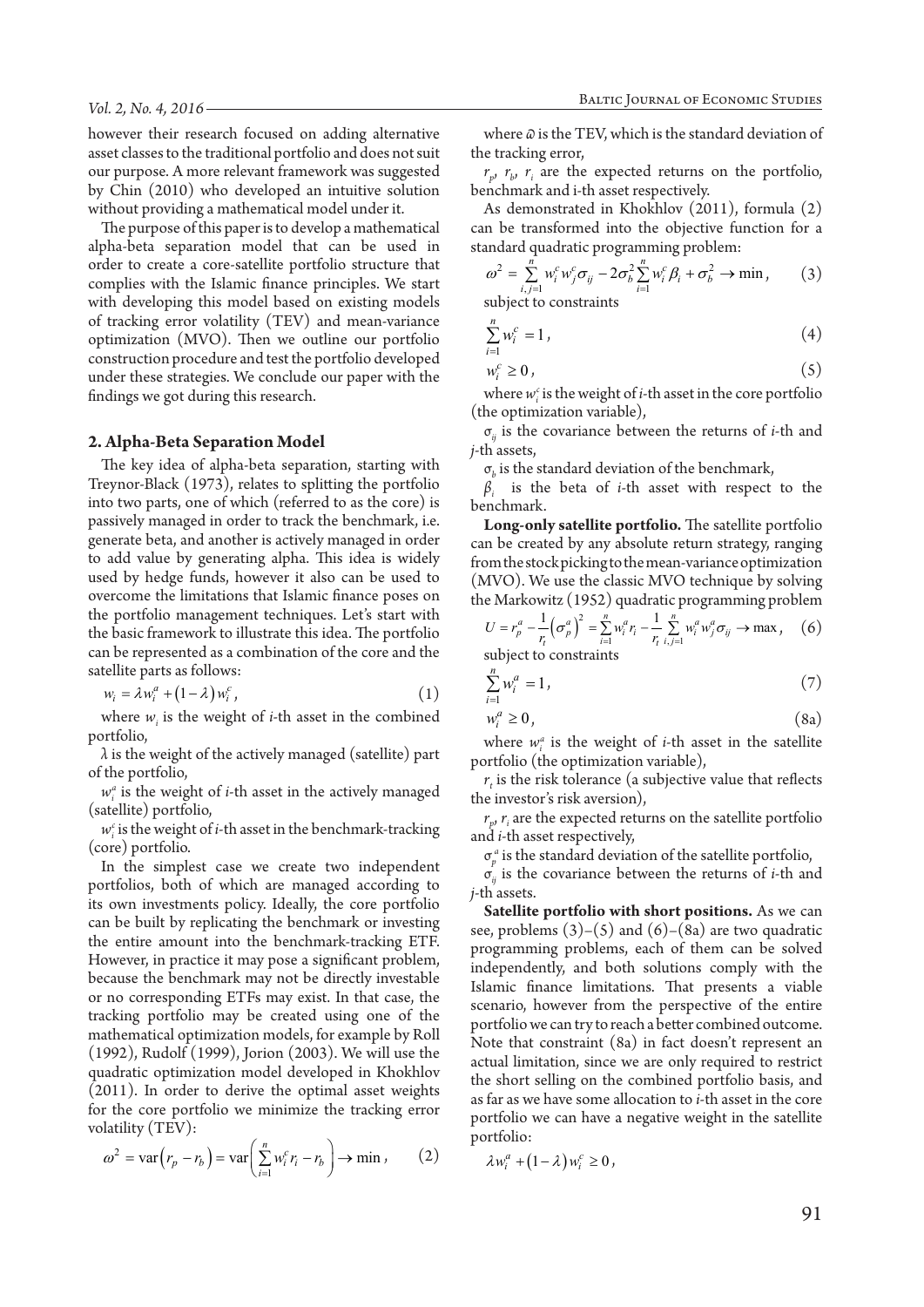therefore we can relax the constraint (8a) as follows:

$$
w_i^a \ge -\frac{1-\lambda}{\lambda} w_i^c. \tag{8b}
$$

It should be noted that in the prober alpha-generating case the model  $(6)$ – $(8b)$  should be superior to the model (6)–(8a), because it expands the feasible solutions set. However, in practice the model largely depends on the ability to forecast the expected returns, and failure to do so leads to the negative-alpha solution, in that case the model  $(6)$ – $(8b)$  can potentially lead to a greater value destruction.

Finally, another practical trick that can be added to the portfolio management strategy relates to the rebalancing. As the times passes the asset prices change, so the actual asset weights in the portfolio deviate from the optimal solutions generated at some date in the past. Moreover, the optimal solution at the new date is not the same as it was before, so the manager needs to periodically solve problems  $(3)-(5)$  and  $(6)-(8)$ to derive the new optimal weights and rebalance the port-folio. However, frequent rebalancing may lead to the excess trading volume, and even to buying-selling the same asset over and over again. A practical trick mentioned above is smoothing, i.e. re-balancing only a part of the portfolio on each rebalancing date, for example at date t the actual port-folio weights can be calculated as follows:

$$
r_i^t = (1 - \delta) r_i^* + \delta r_i^{t-1},\tag{9}
$$

where  $r_i^t$ ,  $r_i^{t-1}$  are the *i*-th asset weights in the combined portfolio at dates t and  $(t-1)$  respectively,

*ri \** is the weight calculated with (1) based on optimal solutions of  $(3)-(5)$  and  $(6)-(8)$ ,

δ is the smoothing factor, where  $δ ≤ 0 ≤ 1$  and  $δ = 0$ means no smoothing.

#### **3. Portfolio Construction Procedure**

The inception date for the portfolio construction is September 1, 2013, and all the portfolios considered later are created at that date. It's assumed that the fund has been already invested by that date, and the initial investment is assumed to be \$1,000,000 (for our purposes we can assume that the results presented in this paper can be scaled to any reasonable fund size by multiplying them by the actual fund size in million U.S. dollars).

We consider 32 large-cap U.S. stocks that comply with the Islamic finance principles, notably the companies not involved in alcohol, tobacco, gambling, defense, as well as we exclude financial firms since they are likely to be involved into interest-based transactions. The resulting set consists of the following stocks, which are used to create the core portfolio: AAPL, AVP, BAX, BHI, BMY, CL, CVS, CVX, EMC, FDX, GOOG, HAL, HD, IBM, INTC, JNJ, LOW, MCD, MMM, MRK, NKE, PEP, PFE, PG, QCOM, ORCL, SBUX, TXN, UPS, *Vol. 2, No. 4, 2016*

WBA, XOM. The satellite portfolio is created using a smaller set: AAPL, CVX, GOOG, JNJ, NKE, PEP, PFE, PG, UPS, and XOM. The benchmark is the Dow Jones Islamic Market U.S. index (^IMUS on Yahoo! Finance).

The core portfolio is created by solving problem  $(3)$ – $(5)$  and the satellite portfolio is created by solving problems  $(6)$ – $(8a)$  or  $(6)$ – $(8b)$  with  $r<sub>t</sub>$ =0.2, after that two parts are combined using formula (1). In our base care we use  $\lambda$ =0.2 in (1), and later we will investigate the impact of a different values of *λ*. A more sophisticated approach would be to adjust it dynamically as suggested in Caliman (2013). During subsequent rebalancing we consider both smoothing  $(\delta = 0.5)$  and no smoothing cases, which results in four portfolios being considered:

• **portfolio P0** – long-only satellite and no smoothing;

• **portfolio P1** – long-only satellite and smoothing;

• **portfolio P2** – satellite with short positions and no smoothing;

• **portfolio P3** – satellite with short positions and smoothing.

The portfolios created as specified above are held during the pre-specified period (1 or 3 calendar months), after which the portfolio is rebalanced, i.e. the new target portfolio composition is determined by solving problems problem  $(3)-(5)$  and  $(6)-(8a)$  or  $(6)$ – $(8b)$ , for portfolios P1 and P3 the old and the new weights are combined using (9), and after that buy and sell transactions are per-formed in order to bring the portfolio composition in compliance with the new asset weights.

# **4. Portfolio Management Results**

Portfolios P0–P3 with monthly rebalancing track the benchmark quite well during the first two years (September 2013 to August 2015) but start to deviate from the benchmark during the third year (see Figure 1). It seems that almost no alpha was generated during the initial years, and the more aggressive portfolios (P2 and P3) even destroyed some value, however during the final year they recovered, and started to dominate the less aggressive portfolios P0 and P1.

The portfolio management results for the portfolios with monthly rebalancing are summarized in Table 1 (annual risk-free rate was assumed to be 4%). All the strategies presented in this paper resulted in significant amount of value added by portfolio management, with alpha ranging from 4.1% to 5.2%. Moreover, most of the portfolios were less risky than the benchmark.

We can conclude that the satellite portfolio with short positions clearly makes sense when no smoothing is performed (P2 vs. P0 case), whereas in the smoothed case (P3 vs. P1) there was no additional gain in returns, only the volatility increased. The least risky portfolio turned out to be P1 (long-only satellite, smoothing), which has the lowest standard deviation and tracking error. The most risky portfolio that offered the highest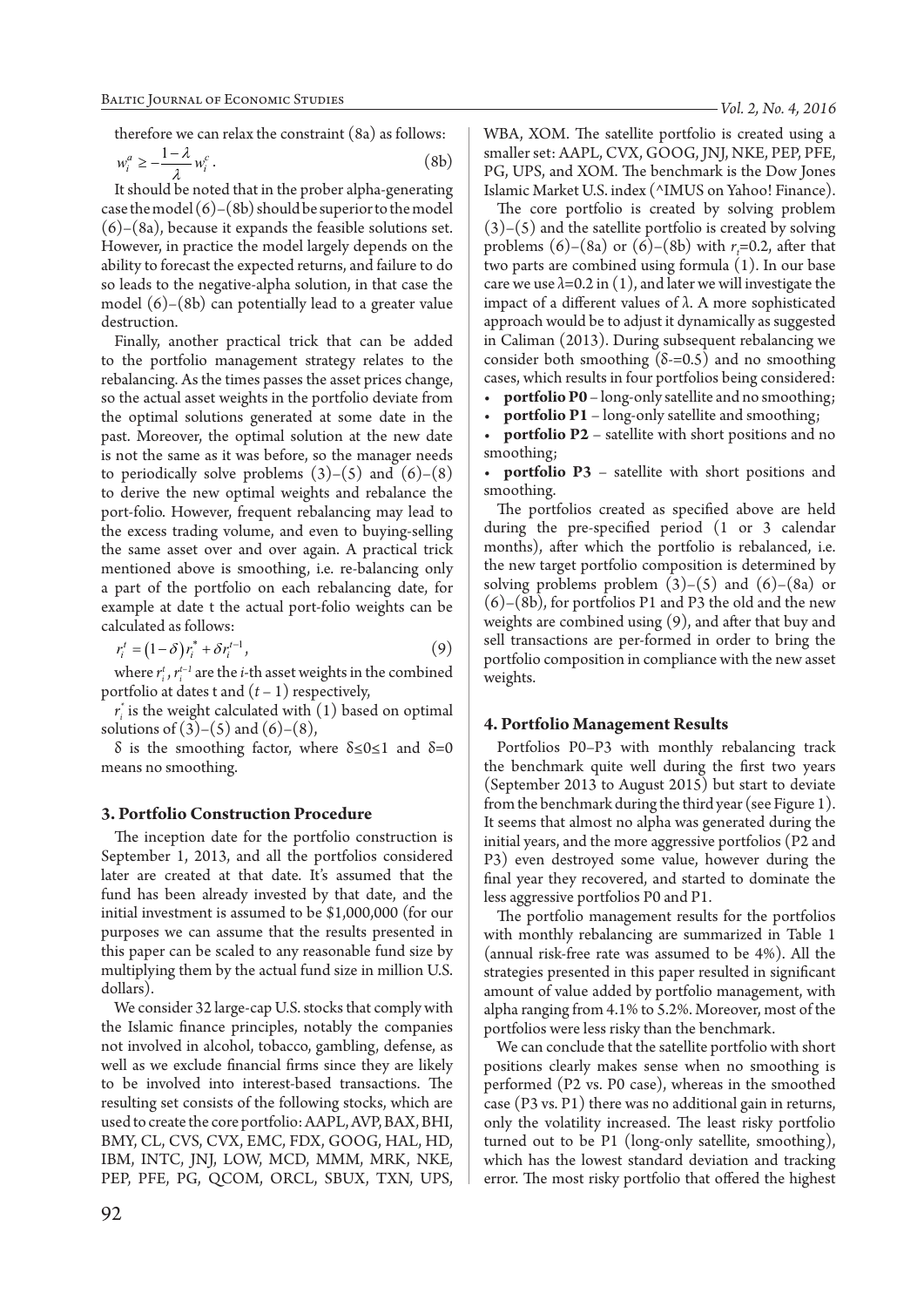#### *Vol. 2, No. 4, 2016*

reward to the risks taken was P2 (satellite with short positions, no smoothing).

Shifting from monthly to quarterly rebalancing leads to entirely different outcomes (see Figure 2). All the portfolios track the benchmark with much lower accuracy from the very beginning, and the less risky smoothed portfolios P1 and P3 tend to dominate portfolios with no smoothing until the final year. Therefore, strategies developed in this paper are much more accurate with frequent rebalancing.

The portfolio management results for the portfolios with quarterly rebalancing are summarized in Table 2. As before, all the strategies presented in this paper do create value, and the alphas range from 4.0% to 5.7%. However, only portfolios P0 and P1 are less risky than the benchmark, while portfolio P2 and P3 expose investors to higher volatility without offsetting it by higher re-turns.

We can conclude, therefore, that quarterly rebalancing doesn't make much sense for the satellite portfolio



**Fig. 1. Portfolio dynamics for the portfolios with monthly rebalancing**



**Fig. 2. Portfolio dynamics for the portfolios with quarterly rebalancing**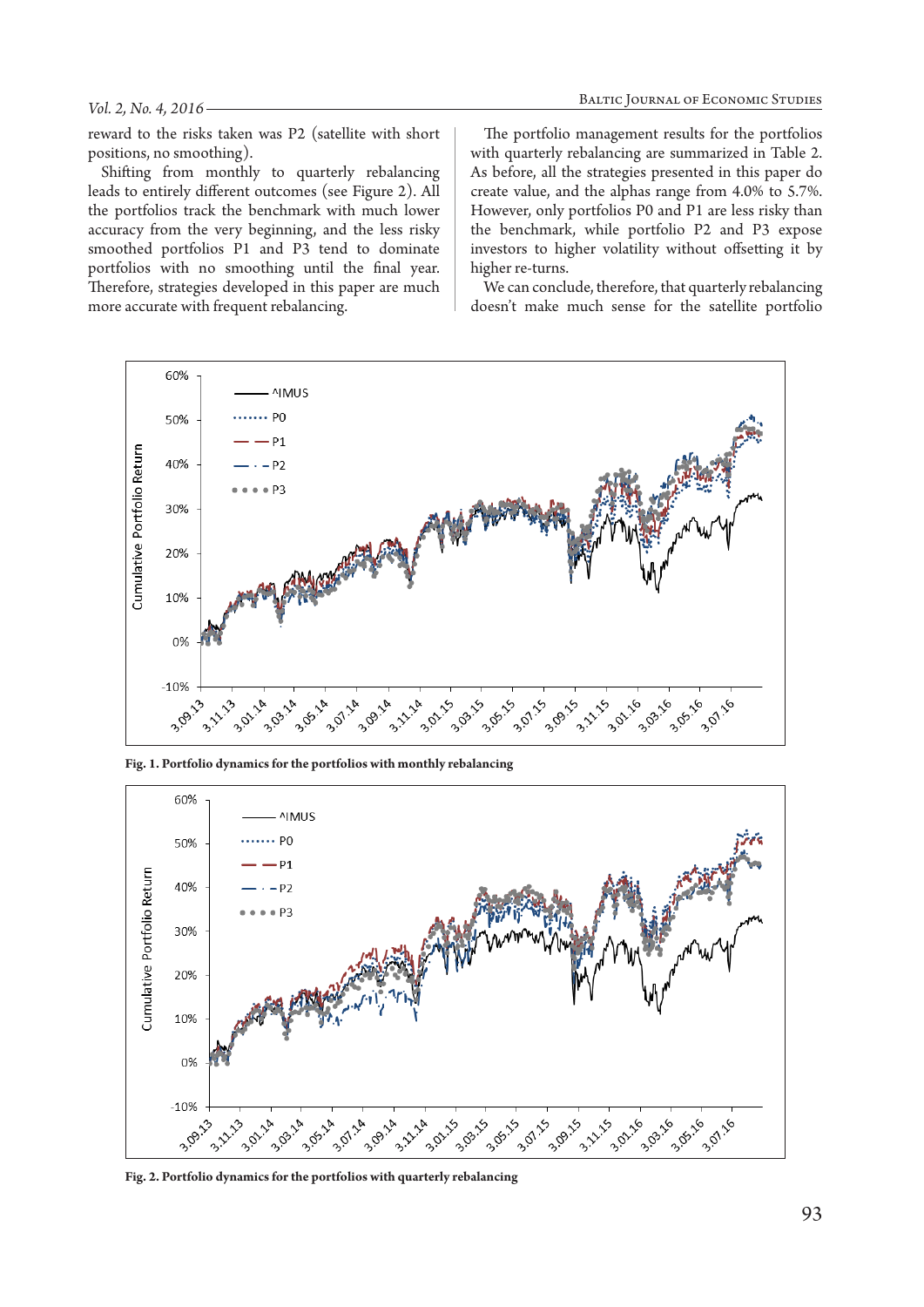## Table 1

#### **Portfolio results for the portfolios with monthly rebalancing**

| Portfolio                           | <sup>^</sup> IMUS | P0     | P1     | P2     | P3     |  |
|-------------------------------------|-------------------|--------|--------|--------|--------|--|
| Total return, annualized            | 9.57%             | 13.37% | 13.68% |        | 13.68% |  |
| Standard deviation                  | 13.63%            | 13.61% | 13.39% | 14.02% | 13.61% |  |
| Alpha                               | 0.00%             | 4.14%  | 4.48%  | 5.22%  | 4.60%  |  |
| Beta                                | 1.0000            | 0.9380 | 0.9345 | 0.9100 | 0.9133 |  |
| Sharpe ratio                        | 0.4084            | 0.6880 | 0.7229 | 0.7339 | 0.7113 |  |
| Tracking error (TEV),<br>annualized | $0.00\%$          | 4.35%  | 3.77%  | 6.38%  | 5.32%  |  |

*(Source: calculated by the author)*

## Table 2

#### **Portfolio results for the portfolios with quarterly rebalancing**

| Portfolio                           | <sup>^</sup> IMUS | P <sub>0</sub> | P1     | P2     | P3     |  |
|-------------------------------------|-------------------|----------------|--------|--------|--------|--|
| Total return, annualized            | 9.57%             | 14.88%         | 14.57% | 13.12% | 13.26% |  |
| Standard deviation                  | 13.63%            | 13.53%         | 13.48% | 14.43% | 14.02% |  |
| Alpha                               | 0.00%             | 5.70%          | 5.37%  | 3.96%  | 4.10%  |  |
| Beta                                | 1.0000            | 0.9299         | 0.9345 | 0.9271 | 0.9278 |  |
| Sharpe ratio                        | 0.4084            | 0.8043         | 0.7838 | 0.6321 | 0.6605 |  |
| Tracking error (TEV),<br>annualized | 0.00%             | 4.43%          | 4.09%  | 6.78%  | 5.83%  |  |

*(Source: calculated by the author)*

## Table 3

#### **Portfolio results for various smoothing parameters**

|                     | No short positions in the satellite |        |         |         |         | Short positions in the satellite allowed |              |        |        |        |        |        |
|---------------------|-------------------------------------|--------|---------|---------|---------|------------------------------------------|--------------|--------|--------|--------|--------|--------|
| Smoothing, $\delta$ | $\mathbf{0}$                        | 0.1    | 0.2     | 0.3     | 0.4     | 0.5                                      | $\mathbf{0}$ | 0.1    | 0.2    | 0.3    | 0.4    | 0.5    |
|                     | Panel A. Monthly rebalancing        |        |         |         |         |                                          |              |        |        |        |        |        |
| Total return        | 13.37%                              | 13.47% | 13.54%  | 13.59%  | 13.64%  | 13.68%                                   | 14.29%       | 14.28% | 14.20% | 14.08% | 13.89% | 13.68% |
| St. deviation       | 13.61%                              | 13.56% | 13.51%  | 13.46%  | 13.42%  | 13.39%                                   | 14.02%       | 13.91% | 13.82% | 13.74% | 13.67% | 13.61% |
| Alpha               | 4.14%                               | 4.25%  | 4.33%   | 4.38%   | 4.43%   | 4.48%                                    | 5.22%        | 5.21%  | 5.13%  | 5.00%  | 4.82%  | 4.60%  |
| Beta                | 0.9380                              | 0.9373 | 0.9365  | 0.9357  | 0.9350  | 0.9345                                   | 0.9100       | 0.9104 | 0.9109 | 0.9114 | 0.9121 | 0.9133 |
| Sharpe ratio        | 0.6880                              | 0.6985 | 0.7064  | 0.7125  | 0.7181  | 0.7229                                   | 0.7339       | 0.7392 | 0.7385 | 0.7335 | 0.7237 | 0.7113 |
| <b>TEV</b>          | 4.35%                               | 4.20%  | 4.07%   | 3.96%   | 3.86%   | 3.77%                                    | 6.38%        | 6.12%  | 5.90%  | 5.69%  | 5.50%  | 5.32%  |
|                     | Panel B. Quarterly rebalancing      |        |         |         |         |                                          |              |        |        |        |        |        |
| Total return        | 14.88%                              | 14.86% | 14.81%  | 14.74%  | 14.74%  | 14.57%                                   | 13.12%       | 13.26% | 13.30% | 13.29% | 13.27% | 13.26% |
| St. deviation       | 13.53%                              | 13.50% | 13.48%  | 13.47%  | 13.47%  | 13.48%                                   | 14.43%       | 14.33% | 14.23% | 14.15% | 14.08% | 14.02% |
| Alpha               | 5.70%                               | 5.68%  | 5.63%   | 5.55%   | 5.55%   | 5.37%                                    | 3.96%        | 4.10%  | 4.14%  | 4.13%  | 4.10%  | 4.10%  |
| Beta                | 0.9299                              | 0.93   | 0.93038 | 0.93119 | 0.93119 | 0.9345                                   | 0.9271       | 0.9271 | 0.9270 | 0.9272 | 0.9274 | 0.9278 |
| Sharpe ratio        | 0.8043                              | 0.8041 | 0.8016  | 0.7969  | 0.7969  | 0.7838                                   | 0.6321       | 0.6460 | 0.6534 | 0.6568 | 0.6583 | 0.6605 |
| <b>TEV</b>          | 4.43%                               | 4.35%  | 4.27%   | 4.20%   | 4.20%   | 4.09%                                    | 6.78%        | 6.56%  | 6.35%  | 6.16%  | 5.98%  | 5.83%  |

*(Source: calculated by the author)*

that includes short positions, and the simplest of our strategies – long-only satellite with no smoothing – results in the best outcome.

Comparing portfolios with different rebalancing periods we can clearly see the different in tracking error that is introduced by including short positions in the satellite portfolio – it adds about 2% to the tracking error. Smoothing, on the other hand, always lowers the tracking error, and the most dramatic decrease is experience in case of the satellite with short positions. Therefore, we al-ways face the risk-reward dilemma – either shift towards the more aggressive active bets

(which implies no smoothing and short positions in order to amplify the benefits from active management) or track benchmark more accurately (which benefits from lower portfolio turnover and discourages short positions).

# **5. The Impact of the Tactical Choices**

So far we have considered the base case of our strategy  $(\lambda=0.2)$  with two variants of smoothing ( $\delta=0$  and δ=0.5). Those two parameters – *λ* and δ – along with the risk tolerance  $r_t$  in (6) and the frequency of rebalancing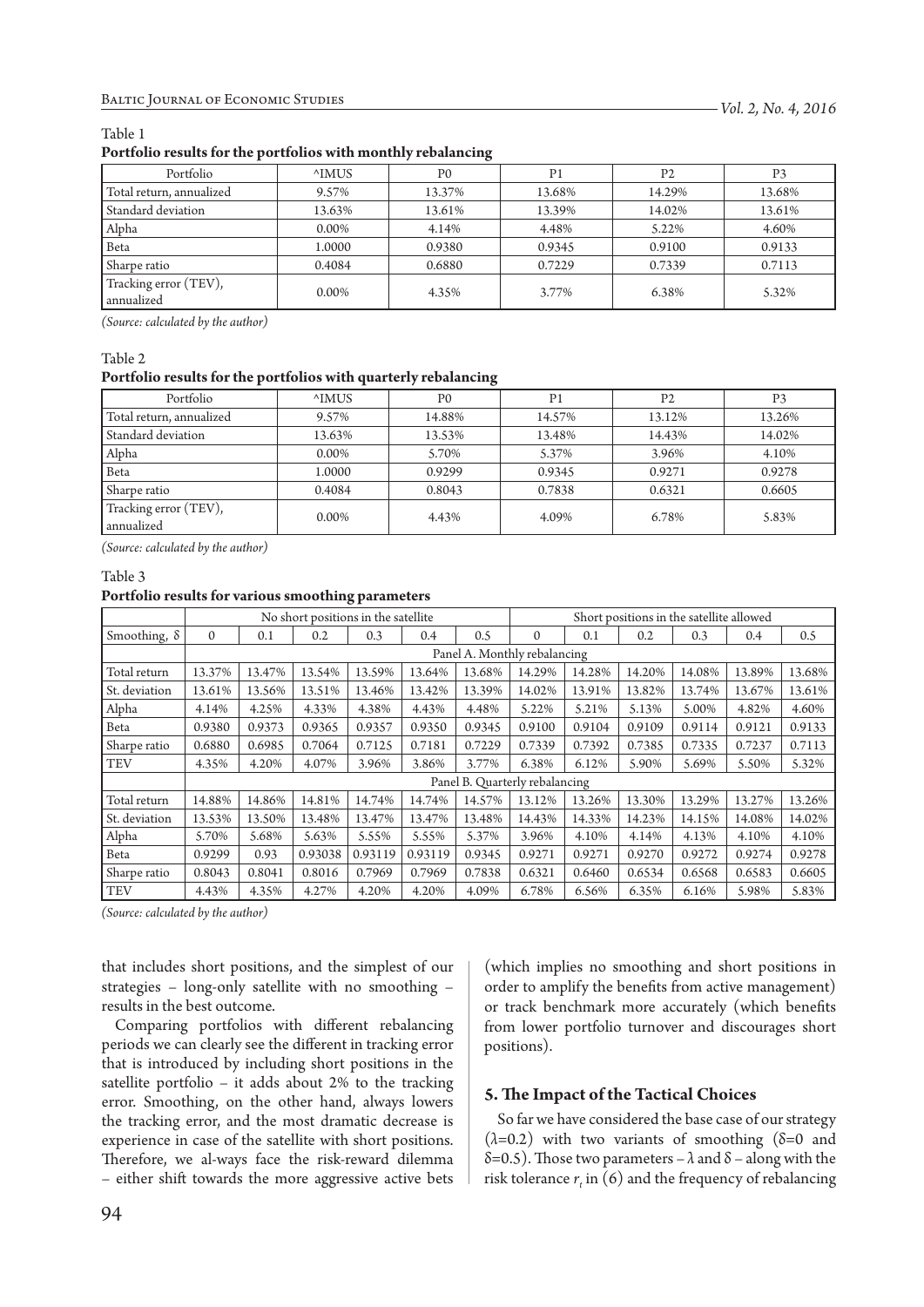#### *Vol. 2, No. 4, 2016*

| Portfolio results for various satellite weights (monthly rebalancing)                                             |
|-------------------------------------------------------------------------------------------------------------------|
| Table 4                                                                                                           |
| $\cdot \cdot \cdot$ $\cdot \cdot$ $\cdot \cdot \cdot$ $\cdot \cdot$ $\cdot \cdot$ $\cdot$ $\cdot$ $\cdot$ $\cdot$ |

| ס-                |                                    |                                     |        |        |        |        |        |                                          |        |        |        |  |
|-------------------|------------------------------------|-------------------------------------|--------|--------|--------|--------|--------|------------------------------------------|--------|--------|--------|--|
|                   |                                    | No short positions in the satellite |        |        |        |        |        | Short positions in the satellite allowed |        |        |        |  |
| Weight, $\lambda$ | $\mathbf{0}$                       | 0.03                                | 0.05   | 0.1    | 0.2    | 0.3    | 0.03   | 0.05                                     | 0.1    | 0.2    | 0.3    |  |
|                   | Panel A. No smoothing              |                                     |        |        |        |        |        |                                          |        |        |        |  |
| Total return      | 14.29%                             | 14.16%                              | 14.07% | 13.83% | 13.37% | 12.88% | 15.34% | 15.43%                                   | 15.15% | 14.29% | 12.67% |  |
| St. deviation     | 13.66%                             | 13.62%                              | 13.60% | 13.57% | 13.61% | 13.80% | 13.55% | 13.58%                                   | 13.72% | 14.02% | 14.47% |  |
| Alpha             | 4.97%                              | 4.85%                               | 4.77%  | 4.56%  | 4.14%  | 3.71%  | 6.12%  | 6.25%                                    | 6.02%  | 5.22%  | 3.65%  |  |
| Beta              | 0.9558                             | 0.9531                              | 0.9513 | 0.9469 | 0.9380 | 0.9290 | 0.9381 | 0.9309                                   | 0.9210 | 0.9100 | 0.9015 |  |
| Sharpe ratio      | 0.7530                             | 0.7456                              | 0.7405 | 0.7248 | 0.6880 | 0.6436 | 0.8365 | 0.8421                                   | 0.8129 | 0.7338 | 0.5989 |  |
| <b>TEV</b>        | 3.67%                              | 3.65%                               | 3.66%  | 3.78%  | 4.35%  | 5.23%  | 4.15%  | 4.53%                                    | 5.31%  | 6.38%  | 7.53%  |  |
|                   | Panel B. Smoothing with factor 0.5 |                                     |        |        |        |        |        |                                          |        |        |        |  |
| Total return      | 14.26%                             | 14.18%                              | 14.12% | 13.97% | 13.68% | 13.38% | 14.10% | 14.00%                                   | 14.07% | 13.68% | 13.07% |  |
| St. deviation     | 13.47%                             | 13.43%                              | 13.41% | 13.38% | 13.39% | 13.49% | 13.35% | 13.35%                                   | 13.42% | 13.61% | 13.89% |  |
| Alpha             | 4.99%                              | 4.91%                               | 4.86%  | 4.73%  | 4.48%  | 4.21%  | 4.89%  | 4.82%                                    | 4.95%  | 4.60%  | 4.03%  |  |
| Beta              | 0.9480                             | 0.9459                              | 0.9446 | 0.9412 | 0.9345 | 0.9277 | 0.9355 | 0.9295                                   | 0.9211 | 0.9133 | 0.9068 |  |
| Sharpe ratio      | 0.7621                             | 0.7578                              | 0.7544 | 0.7450 | 0.7228 | 0.6951 | 0.7567 | 0.7487                                   | 0.7509 | 0.7112 | 0.6533 |  |
| <b>TEV</b>        | 3.33%                              | 3.31%                               | 3.31%  | 3.39%  | 3.77%  | 4.40%  | 3.56%  | 3.87%                                    | 4.47%  | 5.32%  | 6.18%  |  |

*(Source: calculated by the author)*

represent the tactical choices that could significantly affect the outcomes of our strategies. First, we will investigate the impact of smoothing using different values for δ ranging from 0 to 0.5. As we can conclude from Table 3, increasing  $\delta$  may or may not result in better returns, however it always reduces the standard deviation and the tracking error. So, smoothing makes sense purely for the reduction of risk, and sometimes it may also enhance returns (which can be the case when active bets prove to be counterproductive).

Second, we will investigate the impact of *λ*, which determines the weight of the satellite in the total portfolio. As we can see from Table 4, with no short positions allowed in the satellite the impact on returns is linear and depends on the success of the active bets – if they are adding value the total return increases and vice versa. That can be explained by the fact that the total portfolio is a linear combination of the core and the satellite. However, it's not the case when short positions are allowed – since the negative weights in the satellite depend on the core allocations, the total portfolio becomes a non-linear combination. For instance,  $\lambda$ =0.05 is superior to other core-satellite combinations when no smoothing is allowed, whereas  $\lambda$ =0.1 generated the highest alpha with smoothing. Moreover, the risk profile is significantly nonlinear both for portfolios with short positions and without them. We can note that based on both absolute risk and the tracking error, the optimal risk-return combinations correspond to a relatively small allocation to the satellite (3% to 10%) and quickly decline when the allocation to the satellite grows over 10%.

#### **6. Conclusions**

The principles of Islamic finance pose severe limitations on the portfolio management techniques that are typically utilized by hedge funds. In this paper we show how some of these constraints can be relaxed if the portfolio is split into the core and the satellite parts, where the core portfolio tracks the benchmark and the satellite portfolio is actively managed to generate alpha. In this case the existing assets allocation in the core part can be used to offset some short positions in the active part. It allows, among others, to implement the beta-neutral strategy. We show how tracking error volatility minimization can be combined with the active management on practice and develop a comprehensive mathematical model for the portfolio management under this framework.

Our findings are based on managing several coresatellite Shari'ah-compliant portfolios on the investment horizon of three years (September 2013 to August 2016). All the portfolios created with our approach have delivered significant value and generated alphas from 4% to 5.7%. The actual results substantially depend on the rebalancing frequency. With frequent (monthly) rebalancing we got the most accurate tracking of the benchmark and the lowest amount of risk. Moreover, active bets tend to create value on short horizons, so it's with the monthly rebalancing we were able to generate the highest alpha from the most aggressive portfolio (satellite includes short positions, no smoothing introduced). As our modeling has demonstrated, the best results are achieved when 3% to 10% of the portfolio is allocated to the satellite with active management, and the remaining 90% to 97% is managed to minimize the tracking error.

As we shift towards less frequent rebalancing, active bets start working worse. Even with quarterly rebalancing it seems that no additional value can be created by allowing for short positions in the satellite portfolio. So our findings show that it's better to refrain from the aggressive portfolio management and use a